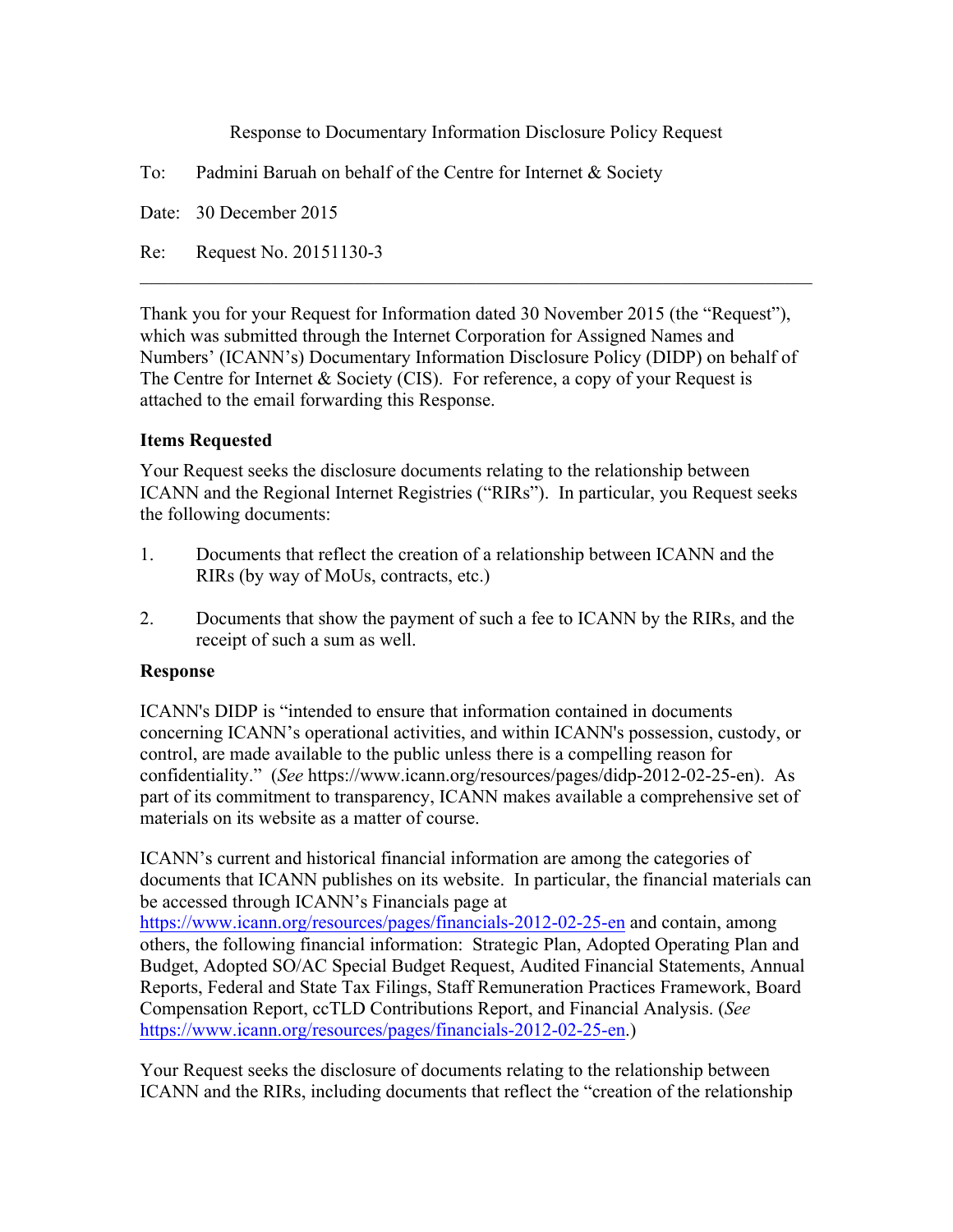between ICANN and the RIRs" and "documents that show the payment of such a fee to ICANN by the RIRs, and the receipt of such a sum." As a preliminary manner, we note that CIS has previously submitted a DIDP request seeking documentary information regarding the relationship between ICANN and the RIRs and the "current and historical data regarding details of contract fees paid by the 5 Regional Internet Registries, namely AfriNIC, ARIN, APNIC, LACNIC and RIPE NCC, to ICANN for each fiscal year […] from 1999 till 2014." (DIDP Request 20150206-1, *available at*  https://www.icann.org/en/system/files/files/cis-request-06feb15-en.pdf.) The documents responsive to the current DIDP were provided in our response to that DIDP request. (*See*  DIDP Response to Request 20150206-1, *available at*  https://www.icann.org/en/system/files/files/cis-response-08mar15-en.pdf.)

The RIRs are responsible for managing the distribution of Internet number resources (including IP addresses and Autonomous System Numbers) as well as facilitating development of policies for their geographical area of responsibility. (*See* Letter from Ray Plzak, Chair of Number Resource Organization ("NRO"), to Paul Twomey, dated 17 December 2007, available at https://www.icann.org/en/system/files/files/plzak-totwomey-17dec07-en.pdf.) The five RIRs are: AFRINIC, APNIC, ARIN, LACNIC, and RIPE NCC. Collectively, the RIRs form the NRO, which serves as their coordinating body. (See https://www.nro.net/about-the-nro.)

## Item No. 1

The documents responsive to Item No. 1 were set forth in our Response to DIDP Request 20150206-1 in addressing the scope and nature of ICANN's relationship with the RIRs (and the NRO), including financial commitments. These documents are:

- Address Supporting Organization Memorandum of Understanding, approved 26 August 1999, available at http://archive.icann.org/en/aso/asomou-26aug99.htm (no longer in effect).
- ICANN Address Supporting Organization MoU, 29 October 2004, available at http://archive.icann.org/en/aso/aso-mou-29oct04.htm.
- Letter from Ray Plzak, Chair of Number Resource Organization ("NRO"), to Paul Twomey, dated 17 December 2007, available at https://www.icann.org/en/system/files/files/plzak-to-twomey-17dec07 en.pdf
- Letter from Paul Twomey to Ray Plzak, dated 19 December 2007, available at https://www.icann.org/en/system/files/files/twomey-to-plzak-19dec07-en.pdf.
- Letter from Adiel A. Akplogan to Paul Twomey, dated 23 March 2009, at https://www.icann.org/en/system/files/files/akplogan-to-twomey-23mar09-en.pdf.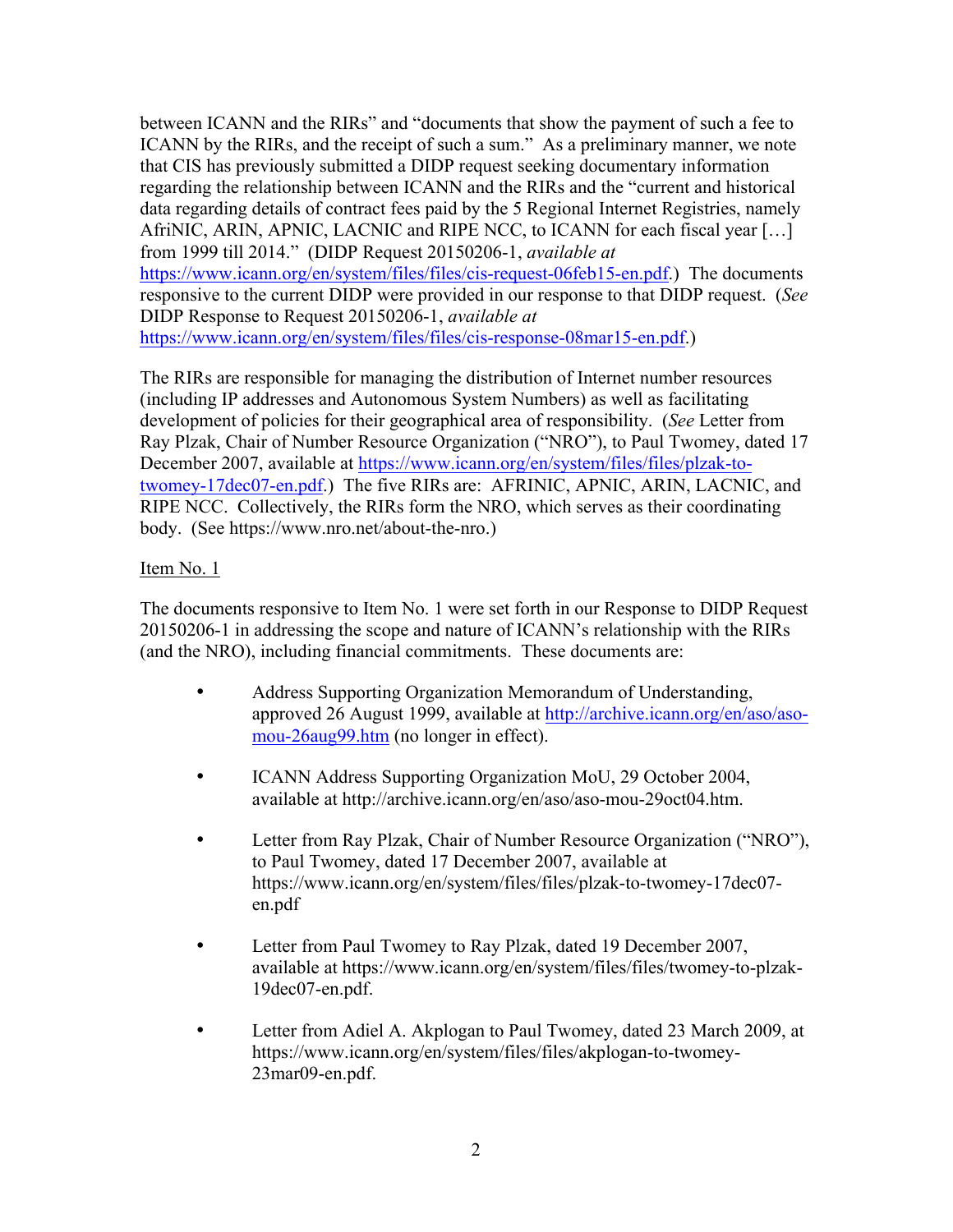• Letter from Paul Twomey to Adiel A. Akplogan, dated 17 April 2009, at https://www.icann.org/en/system/files/files/twomey-to-akplogan-17apr09 en.pdf

To the extent that any additional documents responsive to Item No. 1 exists that have not already been published, those documents are subject to the following DIDP Defined Conditions of Nondisclosure and are not appropriate for disclosure:

- Information provided by or to a government or international organization, or any form of recitation of such information, in the expectation that the information will be kept confidential and/or would or likely would materially prejudice ICANN's relationship with that party.
- Internal information that, if disclosed, would or would be likely to compromise the integrity of ICANN's deliberative and decision-making process by inhibiting the candid exchange of ideas and communications, including internal documents, memoranda, and other similar communications to or from ICANN Directors, ICANN Directors' Advisors, ICANN staff, ICANN consultants, ICANN contractors, and ICANN agents.
- Information exchanged, prepared for, or derived from the deliberative and decision-making process between ICANN, its constituents, and/or other entities with which ICANN cooperates that, if disclosed, would or would be likely to compromise the integrity of the deliberative and decision-making process between and among ICANN, its constituents, and/or other entities with which ICANN cooperates by inhibiting the candid exchange of ideas and communications.
- Drafts of all correspondence, reports, documents, agreements, contracts, emails, or any other forms of communication.
- Information requests: (i) which are not reasonable; and (ii) which are excessive or overly burdensome.

# Item No. 2

The documents responsive to Item No. 2 have also been provided in our Response to DIDP Request 20150206-1. As noted therein, the RIRs (through the NRO) voluntarily contribute to ICANN's budget on an annual basis. (*See* https://www.icann.org/en/system/files/files/plzak-to-twomey-17dec07-en.pdf and https://www.icann.org/en/system/files/files/akplogan-to-twomey-23mar09-en.pdf.) The first contribution was made in FY00. With the exception of FY03 through FY05 (as noted below), since FY00 to the present, the annual contributions have been provided to ICANN as one aggregate amount, without any breakdown of the specific amounts contributed by each RIR. As the contribution comes to ICANN through the NRO, except as noted below for FY03 through FY05, ICANN does not have or seek any information from the NRO or the individual RIRs as to how individual RIRs may have contributed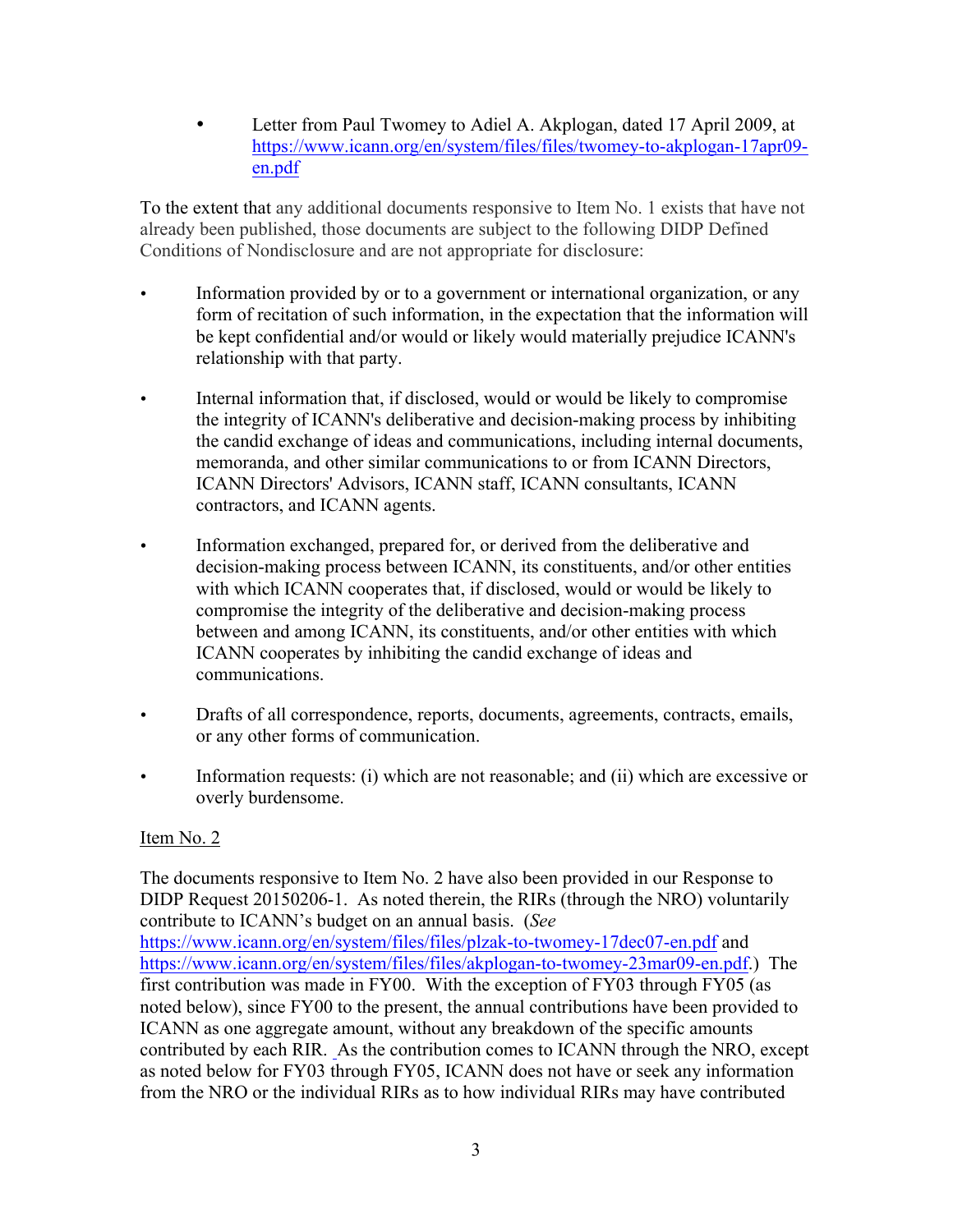towards the ICANN contribution. Because the RIRs do not contribute to ICANN on an individual basis, with the exception of FY03 through FY05, ICANN does not have the breakdown that is sought through the Request. For FY03 through FY05, the aggregate contributions can be broken down by individual RIR as follows:

- FY03: APNIC (US\$129,400), ARIN (US\$159,345), and RIPE (US\$206,255)
- FY04: APNIC (US\$160,500), ARIN (US\$144,450), LACNIC (US\$5,350) and RIPE (US\$224,700)
- FY05: APNIC (US\$220,976), ARIN (US\$218,507), LACNIC (US\$25,431) and RIPE (US\$358,086)

The amount of contributions made by the RIRs are listed in ICANN's Audited Financial Statements under the "R.I.R" line item for each year, which are available at:

- FY14 (available at https://www.icann.org/en/system/files/files/financialreport-fye-30jun14-en.pdf)
- FY13 (available at https://www.icann.org/en/system/files/files/financialreport-fye-30jun13-en.pdf)
- FY12 (available at https://www.icann.org/en/system/files/files/financialreport-fye-30jun12-en.pdf)
- FY11 (available at https://www.icann.org/en/system/files/files/financialreport-fye-30jun11-en.pdf)
- FY10 (available at https://www.icann.org/en/system/files/files/financialreport-fye-30jun10-en.pdf)
- FY09 (available at https://www.icann.org/en/system/files/files/financialreport-fye-30jun09-en.pdf)
- FY08 (available at https://www.icann.org/en/system/files/files/financialreport-fye-30jun08-en.pdf)
- FY07 (available at https://www.icann.org/en/system/files/files/financialreport-fye-30jun07-en.pdf)
- FY06 (available at https://www.icann.org/en/system/files/files/financialreport-fye-30jun06-en.pdf)
- FY05 (available at https://www.icann.org/en/system/files/files/financialreport-fye-30jun05-en.pdf)
- FY04 (available at https://www.icann.org/en/system/files/files/financialreport-fye-30jun04-en.pdf)
- FY03 (available at https://www.icann.org/en/system/files/files/financialreport-fye-30jun03-en.pdf)
- FY02 (available at https://www.icann.org/resources/unthemedpages/financial-report-fye-2002-06-30-en?routing\_type=path)
- FY01 (available at https://www.icann.org/resources/unthemedpages/financial-report-fye-2001-06-30-en?routing\_type=path)